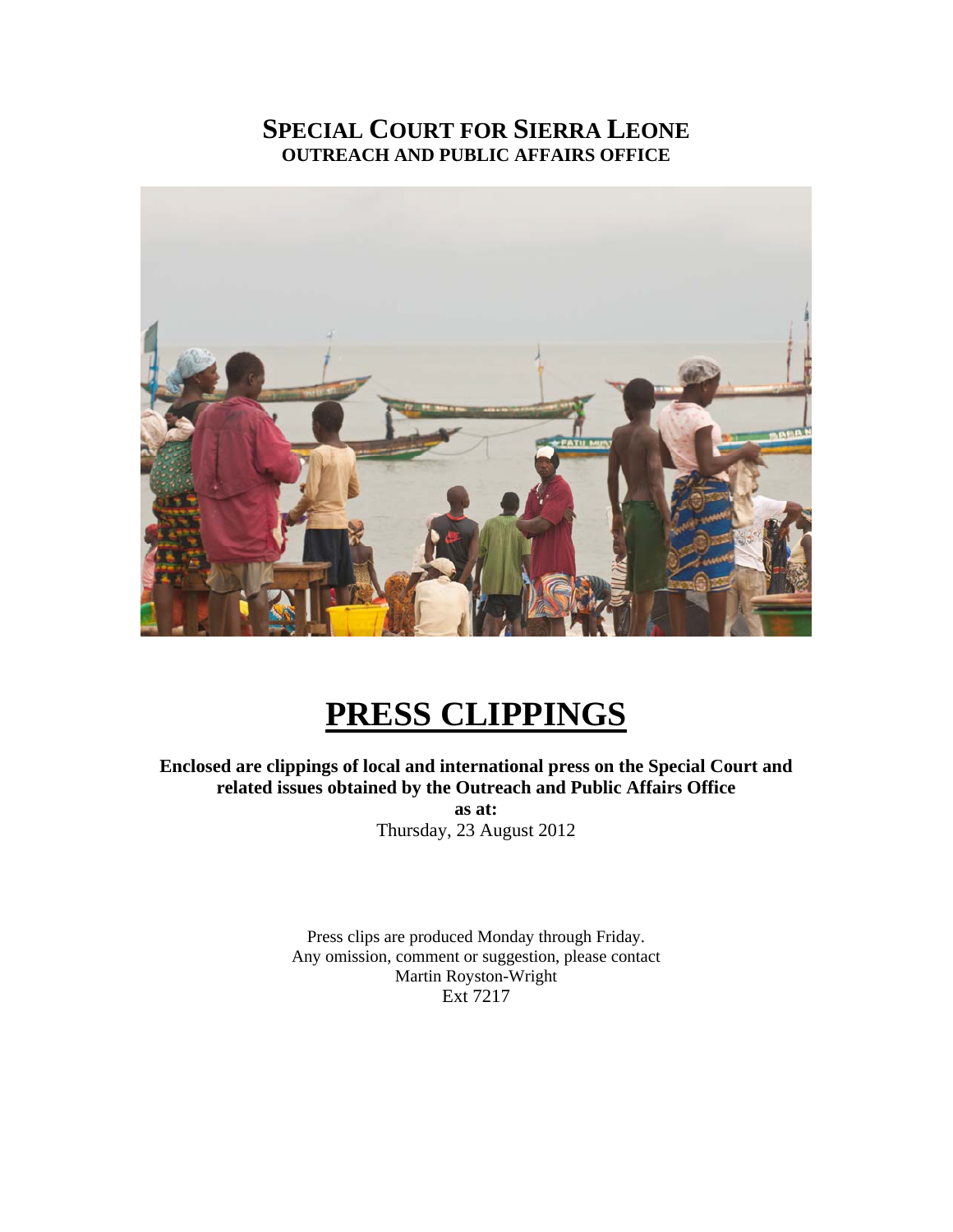| <b>Local News</b>                                                                                                                           |                        |
|---------------------------------------------------------------------------------------------------------------------------------------------|------------------------|
| Court Gives Taylor Deadline / The Exclusive                                                                                                 | Page 3                 |
| <b>International News</b>                                                                                                                   |                        |
| Hissene Habre: Senegal and AU Agree on Special Tribunal / BBC<br>Senegal: New Court to Try Chad Ex-Dictator in Senegal / Human Rights Watch | Pages 4-5<br>Pages 6-7 |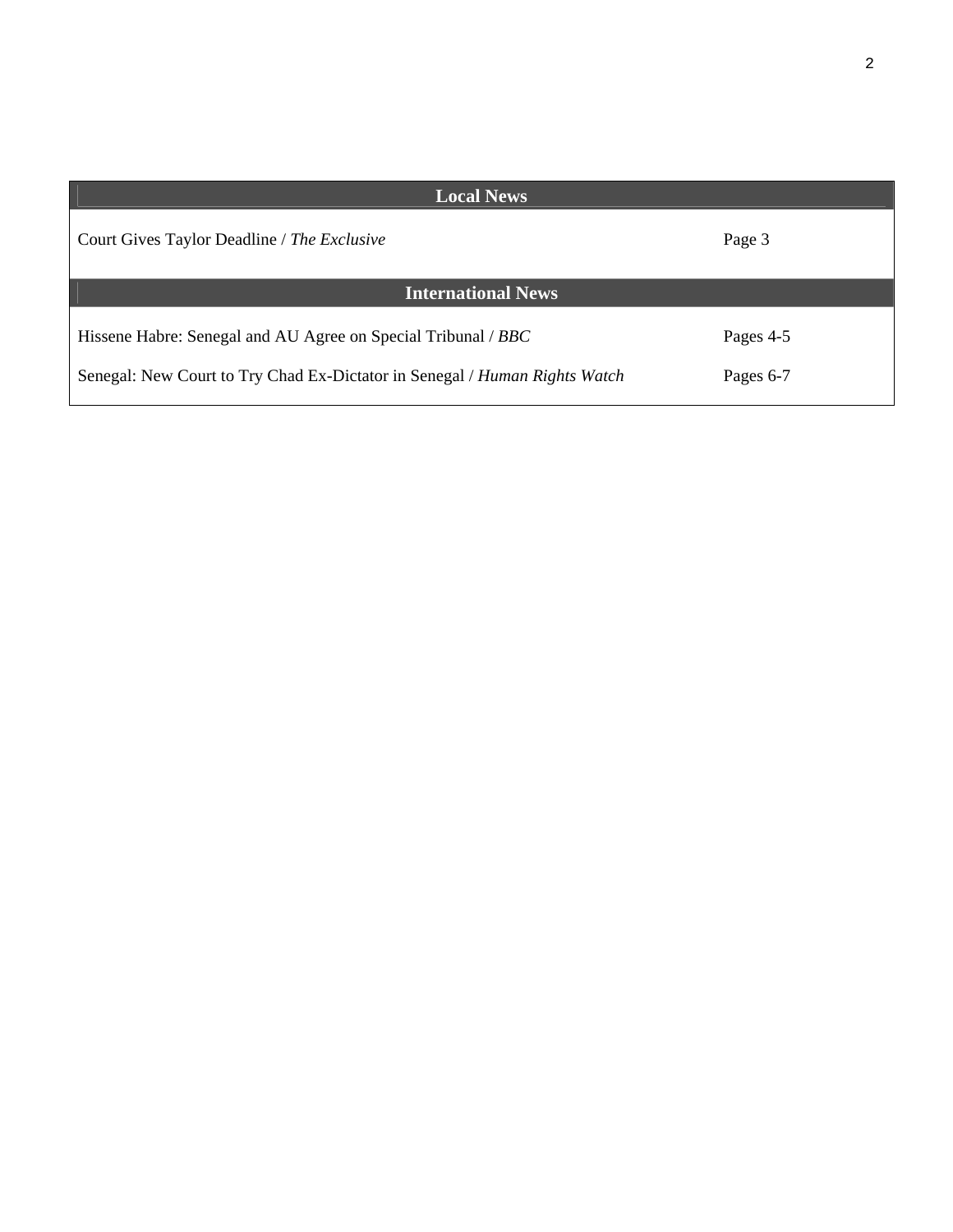# Sierra Leone: Court Gives Taylor Deadline

The UN backed special court for Sierra Leone has given ex-President Charles Taylor October 1, 2012 as the deadline to file his submission months after his lawyers filed a notice of appeal. Similar deadline has been awarded the prosecution to file its returns.

Mr. Taylor was sentenced to 50 years in prison early this year for aiding and abetting the Sierra Leone's civil war. His lawyers have since filed a notice of appeal and have twice requested an extension of time to complete preparation. Prosecution has also requested additional but not in the same number as the defense has requested.

The Court on Monday August 21 granted both the defense and prosecution an additional 21-day extension to file their submissions after an earlier request for 41 days were granted. Both parties have been granted extensions in the amount of 108 days, thereby allowing them 162 days for the filing of all appeal submissions.

In its ruling, the Special Court Appeal Judges indicated that they considered the defense request for additional time to that already granted as "necessary to prevent injustice," suggesting it (defense) will not be able to complete preparation of its Appellant's Submission by September 10, 2012.

The court agrees that the defense admission that the earlier extensions granted were not enough to complete preparations to file its submission "goes to the fair trial rights of the Appellant, who is entitled to competent assistance of counsel in the preparation of his appeal."

The requests the court said were in line with its rules but stressed that the deadline for filing of the submissions are adjusted to reflect the 21 day extension.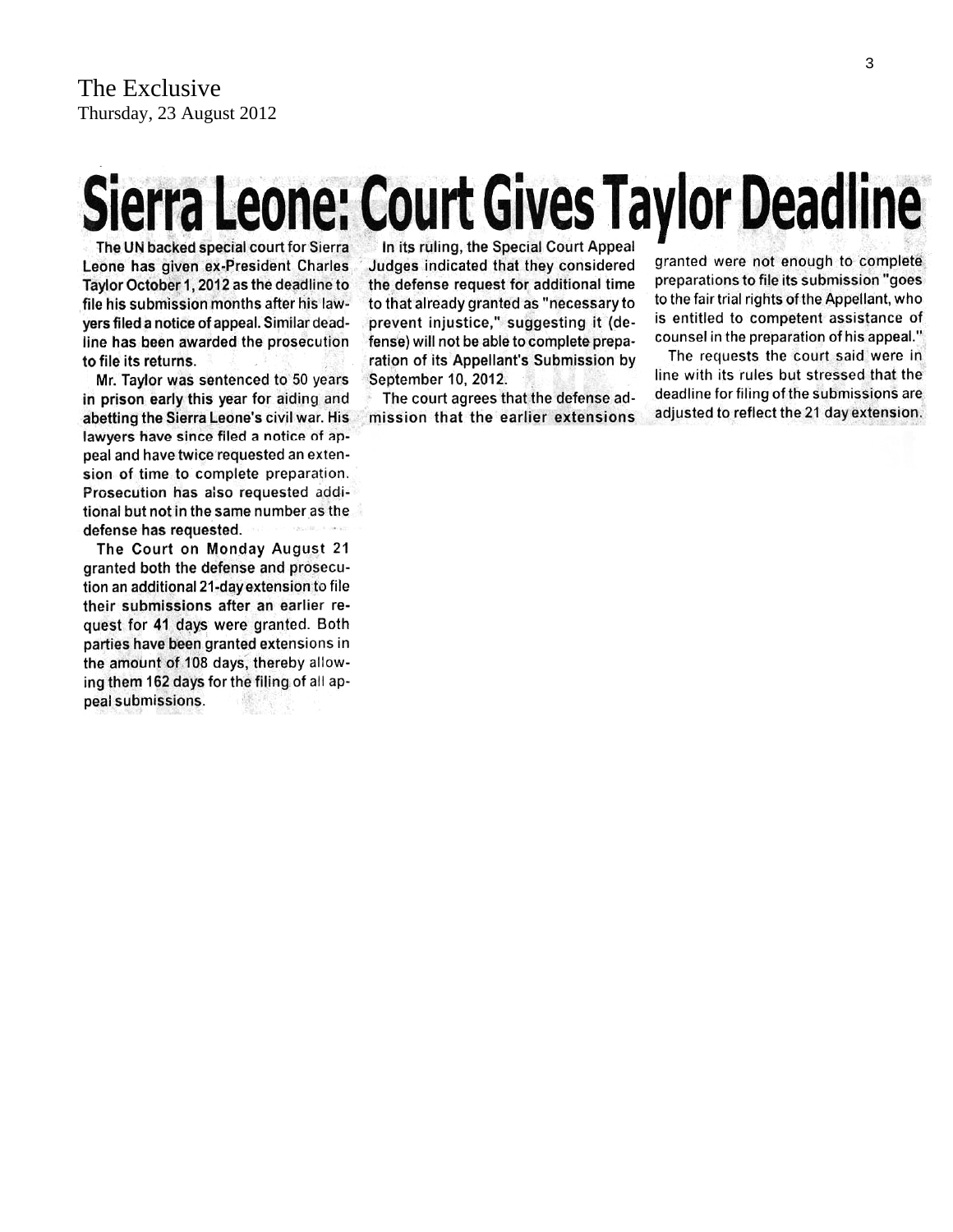#### BBC Thursday, 23 August 2012

#### **Hissene Habre: Senegal and AU agree on special tribunal**



 Chad's ex-dictator Hissene Habre leaves Dakar's courthouse escorted by prison guards 25 November 2005 Hissene Habre has lived in exile in Senegal for more than 20 years

Senegal and the African Union have signed an agreement to set up a special tribunal to try Chad's former leader Hissene Habre.

The 69 year old has been been under house arrest since 2005 in Senegal, where he fled after being deposed.

He denies charges of killing and torturing tens of thousands of his opponents.

The charges date from 1982, when Mr Habre came to power in a coup, until he was ousted in 1990.

"Through the agreement, we are setting the procedure by which the trial should take place," said Senegal's Justice Minister Aminata Toure after signing the agreement with African Union representative Robert Dossou in the capital, Dakar.

The deal comes a month after the United Nations highest court, the International Court of Justice, passed a binding ruling that Senegal must begin proceedings to try Mr Habre "without further delay... if it does not extradite him".

Senegal has so far refused four extradition requests.

President Macky Sall, who came to power in March, had indicated that he would be willing to prosecute Mr Habre in a special tribunal.

Alioune Tine, president of the Dakar-based African Assembly for the Defense of Human Rights, said Senegal had moved "one step close to justice".

"We're counting on Senegal and the African Union to move quickly now and to begin Habre's trial before even more survivors die," he said, in a statement released by Human Rights Watch.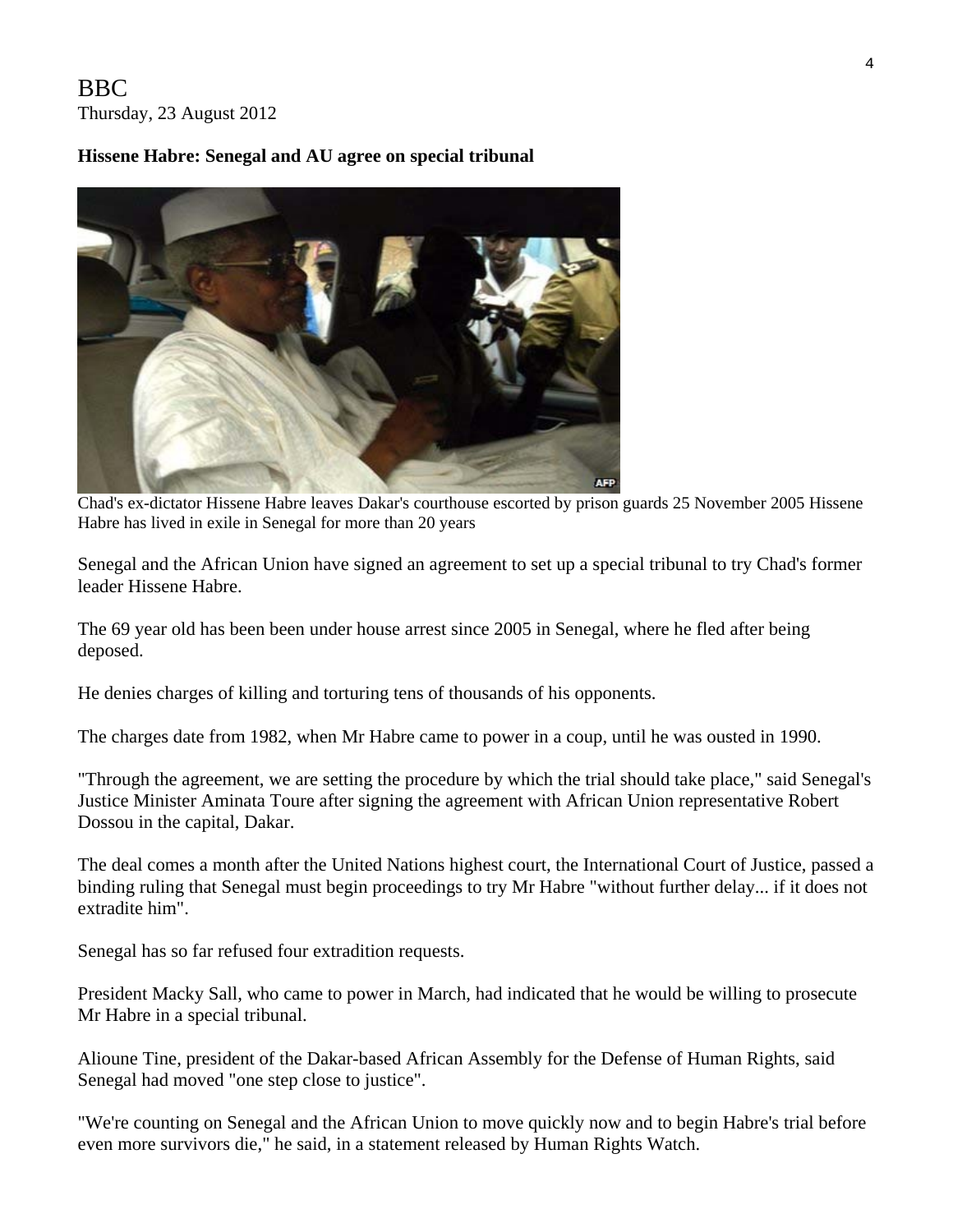#### **'Policy of terror'**

Dubbed "Africa's Pinochet", Mr Habre was first indicted in Senegal in 2000 - but the country's courts ruled at the time that he could not be tried there.

His alleged victims then filed complaints under Belgium's universal jurisdiction law, which allows the country's judges to prosecute human rights offences committed anywhere in the world.

#### **Who is Hissene Habre?**

Born in 1942 to ethnic Toubou herders in northern Chad

Given scholarship to study political science in France

 First came to the world's attention in 1974 when his FAN rebels captured three European hostages to ransom for money and arms

 Seized power in 1982 allegedly with the help of the CIA and ousted by current President Idriss Deby in 1990

Accused of systematically persecuting groups he distrusted

 A former swimming pool was used as an underground prison where survivors say they were subjected to electric shocks, near-asphyxia and "supplice des baguettes", when their heads were squeezed between sticks

Profile: Chad's Hissene Habre

In 2005, he was charged by Belgium with crimes against humanity and torture.

There have been years of wrangling in Senegal over what to do about Mr Habre.

The government of former President Abdoulaye Wade changed its position on whether to try him several times - at one stage demanding international funding for a trial.

Last year, it unexpectedly announced that it would repatriate Mr Habre to Chad, where a court in 2008 sentenced him to death in absentia for planning to overthrow the government.

This plan was stopped following a plea from the UN, which feared he could be tortured on his return.

Mr Habre and his wife have kept a low profile in Dakar where he has lived in relative freedom, guarded by two security agents. He has occasionally been seen at a mosque for Friday prayers.

A 1992 Truth Commission in Chad accused Mr Habre of being responsible for widespread torture and the death of 40,000 people during his eight-year rule.

He was accused of carrying out a deliberate policy of terror to discourage any opposition.

Survivors of torture say that, among other things, they were subjected to electric shocks, near-asphyxia and "supplice des baguettes", when their heads were squeezed between sticks.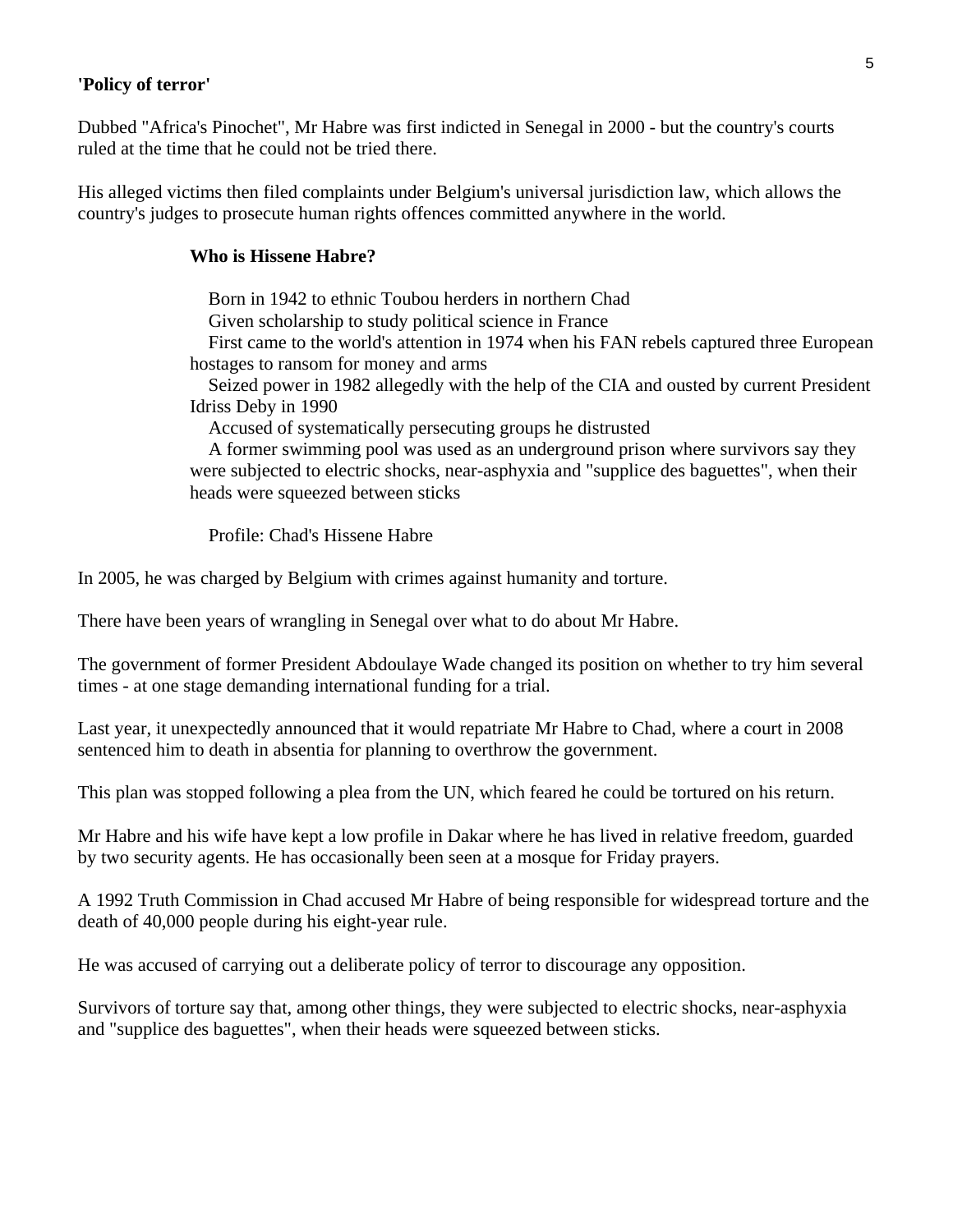#### Human Rights Watch

Wednesday, 22 August 2012 Press Release

#### **Senegal: New Court to Try Chad Ex-Dictator in Senegal**

Donors Should Support Plan to Try Hissène Habré

(Brussels, August 23, 2012) – The agreement signed between Senegal and the African Union (AU) on August 22, 2012, to establish a special court to try the former dictator of Chad, Hissène Habré, is an important step in the long campaign to bring him to justice, a coalition of human rights groups said today.

Habré is accused of thousands of political killings and systematic torture when he ruled Chad, from 1982 to 1990. Habré has been living in exile in Senegal for more than 21 years but has yet to face justice there.

"We are one step closer to justice today," said Alioune Tine, president of the Dakar-based African Assembly for the Defense of Human Rights (RADDHO). "We're counting on Senegal and the African Union to move quickly now and to begin Habré's trial before even more survivors die."

The International Committee for the Fair Trial of Hissène Habré said that international donors should agree to fund the new court to ensure plans move forward swiftly.

The International Committee includes the RADDHO, the Chadian Association for the Promotion and Defense of Human Rights (ATPDH), the Association of Victims of Crimes of the Regime of Hissène Habré (AVCRHH), Human Rights Watch, the International Federation of Human Rights (FIDH), the Senegalese League for Human Rights, and Agir Ensemble pour les Droits de l'Homme, among others.

Negotiations in July between the African Union and Senegal resulted in a plan to try Habré before a special court in the Senegalese justice system with African judges appointed by the AU presiding over his trial and any appeal. The August 22 agreement commits the parties to the plan and to a timetable that would have the court operational by the end of the year.

The new agreement calls for "Extraordinary African Chambers" to be created inside the existing Senegalese court structure in Dakar. The chambers will have sections to handle investigations, trials, and appeals. The trial court and the appeals court will each consist of two Senegalese judges and a president from another African country.

The chambers' mandate will be to prosecute the person or persons most responsible for international crimes committed in Chad between 1982 and 1990, including genocide, crimes against humanity, war crimes, and torture. It is expected, however, that only Habré will be tried before the court.

To ensure that trials are efficient and do not drag on for years, prosecutors may pursue "the most serious" of Habré's crimes, rather than charging him with all the acts of which he is accused. Prosecutors may also introduce as evidence the results of prior Belgian and Chadian investigations into Habré's alleged crimes.

A Belgian judge and his team spent nearly four years investigating Habré's crimes before indicting him on charges of crimes against humanity, war crimes, and torture in 2005, leading Belgium to request his extradition from Senegal. A 1992 National Truth Commission in Chad accused Habré's government of systemic torture and up to 40,000 political assassinations.